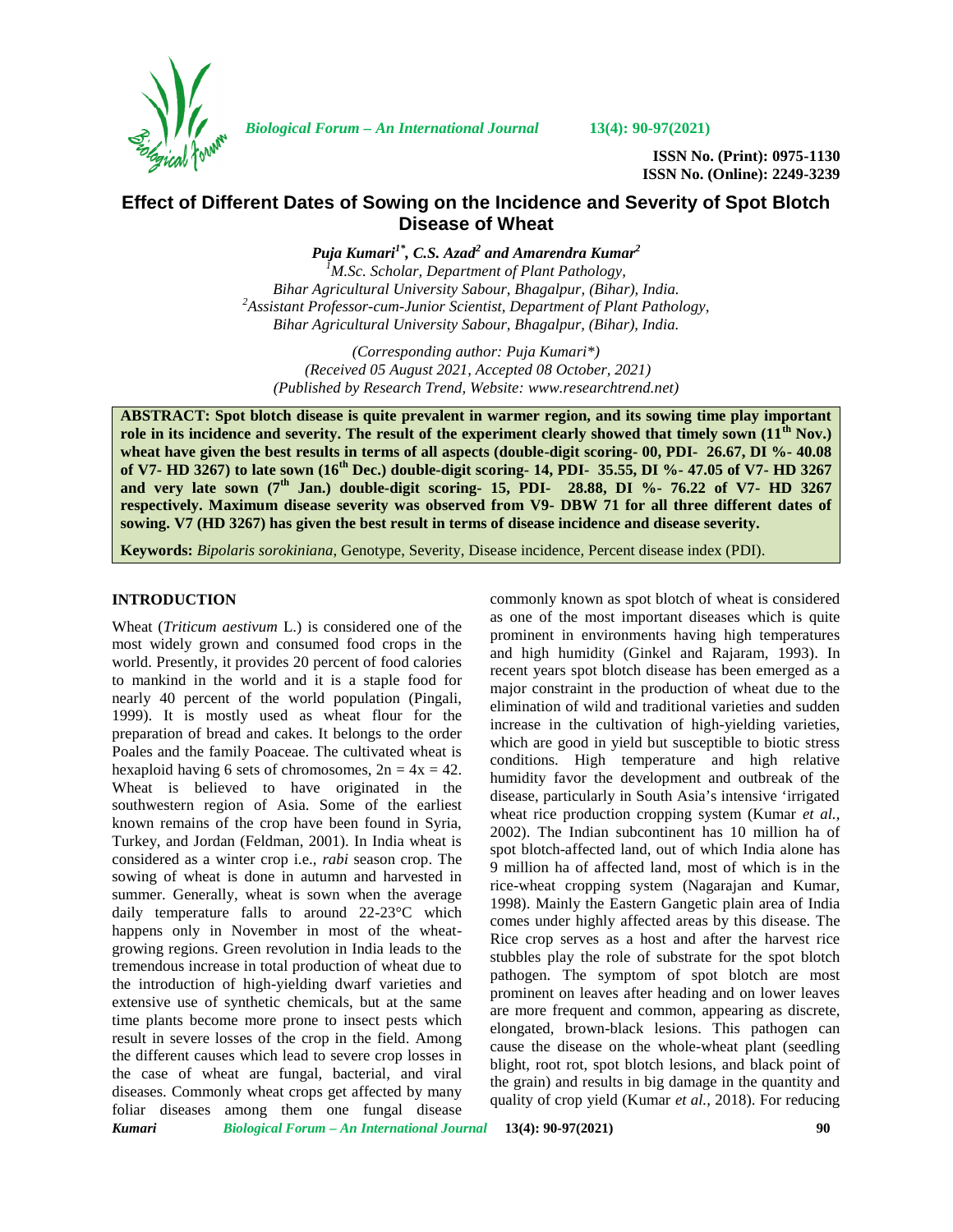the wheat production losses caused by spot blotch pathogen, we need some better, cost-effective, and ecofriendly management practices, like cultural methods which include disease escaping by selecting the different date of sowing, it may be early sowing, late sowing, or very late sowing depending on the crop type and the disease or disease-causing pathogen. While going through the earlier research work, we find that only limited research has been conducted in the field of managing this disease by the cultural method. In recent years with the change in various environmental factors, the effect of this disease became more severe to the wheat crop, but no work has been conducted concerning the effect of different dates of sowing. Realizing the importance of the problem, the present study was carried out to identify the best diseaseresistant genotypes with the objectives: To find the best time of sowing to escape spot blotch disease and to find out the incidence and severity of spot blotch at three different dates of sowing.

# **MATERIALS AND METHOD**

The experiment was conducted at Bihar Agricultural University Farm, Sabour, Bhagalpur, having a plot size of 12.80 sq. m, one plot has 8 rows having a row to row spacing of 20 cm, and between the plots 1 m distance was maintained. Three different dates of sowing i.e. timely sown  $(11<sup>th</sup>$  November 2018), late sown  $(16<sup>th</sup>$ December 2018), and very late sown  $(7<sup>th</sup>$  January 2019) were selected for checking the effect of different dates of sowing on the performance of nine different wheat genotype i.e. HD 3249, DBW 187, HD 2733, HD 2967, DBW 39, HI 1621, HD 3271, PBW 757 and DBW 71. The statistical design applied for this experiment was a split-plot design. Table 1 shows the treatment details used in the field experiment.

| <b>Treatment</b> | <b>Timely sown</b>                                                                     | Late sown                                                                           | <b>Very late</b>                                                                    |
|------------------|----------------------------------------------------------------------------------------|-------------------------------------------------------------------------------------|-------------------------------------------------------------------------------------|
| Date of planting | $11^{th}$ Nov.                                                                         | $16th$ Dec.                                                                         | $7th$ Jan.                                                                          |
| Plot size        | $12.80 \text{ m}$ sq.                                                                  | $12.80 \text{ m}$ sq.                                                               | $12.80 \text{ m}$ sq.                                                               |
| Spacing          | $20 \text{ cm}$                                                                        | $20 \text{ cm}$                                                                     | $20 \text{ cm}$                                                                     |
| Cultivar used    | HD 3249, DBW 187, HD 2733,<br>HD 2967, DBW 39, HI 1621, HD<br>3271, PBW 757 and DBW 71 | HD 3249, DBW 187, HD 2733,<br>HD 2967, DBW 39, HI 1621,<br>HD 3271, PBW 757 and DBW | HD 3249, DBW 187, HD 2733,<br>HD 2967, DBW 39, HI 1621,<br>HD 3271, PBW 757 and DBW |
| Replication      |                                                                                        |                                                                                     |                                                                                     |
| Design           | Split plot                                                                             | Split plot                                                                          | Split plot                                                                          |

#### **Table 1: Treatments detail used in field condition.**

*A. Preparation of fungal conidial suspension and Field inoculation by the pathogen*

Four weeks after sowing i.e. after 30 days the plots were artificially inoculated with the spore suspension of *Bipolaris sorokiniana*. Fungus mycelium from the slants was inoculated on PDA plates and allowed to grow for 4-5 days, and then the active mycelium from the edge of the colony was cut into 3-4 bits of 5 mm with the help of a sterilized cork borer and transferred to the 250 ml conical flasks containing potato dextrose broth (PDB). The inoculated broth was incubated in BOD at 26±2°C for 7 days. 7 days after incubation the mycelial mat was developed on the PDB. The fully grown mycelial mat was harvested using blotter paper adjusted on a funnel and dried for 30 min. after drying the mycelia was crushed properly and diluted properly in distilled water. After that, the solution was sieved with the help of blotter paper. The conidial solution was adjusted at  $1 \times 10^6$  conidia/ml for spraying. The volume of suspension was adjusted according to the treatment plot area.

# *B. Assessment of disease severity by double-digit scoring*

Five plants showing uniform growth were selected from each genotype in each replication from all three different dates of sowing and tagged; plants from the border of the plots were not selected. All the data of disease severity, disease incidence, and percent disease index were recorded from that tagged plants with three

replications for all treatments. For the assessment of disease severity double-digit scoring was taken. Double-digit scale (0-9) proposed by DWR (2001) was used for disease assessment; **score**  $0 = No$  blight,  $1 = Up$ to 10% leaf area blighted, **2** = 11-20% leaf area blighted,  $3 = 21 - 30\%$  leaf area blighted,  $4 = 31 - 40\%$ leaf area blighted,  $5 = 41-50\%$  leaf area blighted,  $6 =$ 51-60% leaf area blighted,  $7 = 61-70$ % leaf area blighted,  $8 = 71-80\%$  leaf area blighted and  $9 = >80\%$ leaf area blighted. The left-hand side digit of the score represents the percent blighted area of flag leaf (F), whereas the right-side digit indicates the score of blight on one leaf below flag leaf (F-1). Firstly, the average score of data was calculated after averaging the figures of both flag leaf (F) and one leaf below flag leaf (F-1) separately.

#### *C. Assessment of Disease incidence*

The spot blotch disease was observed and disease incidence for all treatments at three different stages *viz*., (GS) on Zadok's scale: *viz.*, GS 55 (half of the inflorescences emerged), GS 75 (medium milk), GS 87 (hard dough). The progress of the disease in nine different genotypes was monitored and disease severity was recorded at the flowering, dough, and hard dough stage during the 2018-19 crop seasons.

The following formula was used for calculating Disease incidence (%):

*Kumari Biological Forum – An International Journal* **13(4): 90-97(2021) 91**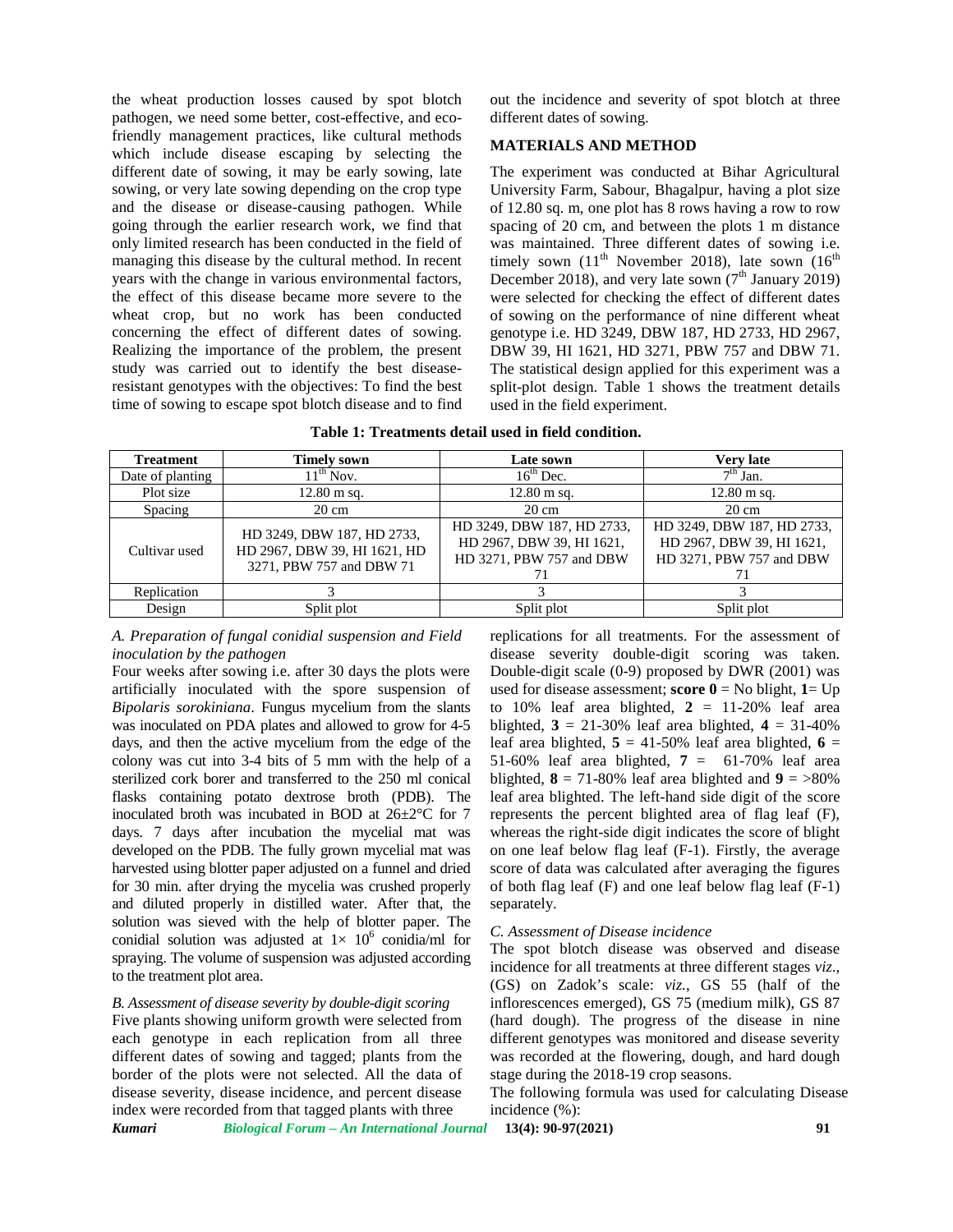Disease Incidence  $(\% )$  =

No. of infected plant  $\times 100$ Total no. of plant assessed

Disease incidence percent of all nine genotypes for three different dates of sowing with three replications were recorded.

*D. Assessment of Percent Disease Index* The percent disease index (PDI) was calculated using the formulas of the Mckinney (1923) Percent Disease Index =

Sum of all disease rating  $- \times 100$ Total no. of rating  $\times$  maximum disease grade

### *E. Yield attribute*

1000 grain weight was recorded after harvesting for all three different dates of sowing. 1000 seeds were counted manually and weighing was done by using an electronic weighing machine.

### *F. Statistical design*

A split-plot design was used for conducting the field experiment with three replications. The results represented in the tables are the mean value of all three software replications (\*a = Date of sowing \*b = Genotypes \*c = Stage). The analysis was done with the help of the OPSTAT [\(http://14.139.232.166/opstat/threefactor.htm](http://14.139.232.166/opstat/threefactor.htm)). Further information about the experimental design and variety is presented in table 1.

# **RESULT**

 $\times 100$  one leaf below flag leaf (F-1) was calculated separately. Spot blotch severity per plot was screened under field conditions against *B. sorokiniana.* The data of the double-digit score presented (Table 2) is the mean value of three replications, the mean value for flag leaf and At the hard dough stage, spot blotch severity ranged from 00 to 78 in dd scoring. HD 3271 was free from infection at timely sown  $(11<sup>th</sup>$  Nov. 2018) whereas, in the case of very late sown  $(7<sup>th</sup>$  Jan. 2019) highest double-digit score was recorded for DBW 71 (01 at flowering, 25 at dough, and 78 at hard dough stage) and lowest for HD 3271 (00 at flowering, 03 at dough and 15 at hard dough stage) followed by PBW 757 (01 at flowering stage, 23 at dough stage and 46 at hard dough stage) respectively.

**Table 2: Effect of planting date on disease severity against** *Bipolaris sorokiniana.*

| Date of                             |                          | Leaf Blight Score (0-9dd) |                |              |  |
|-------------------------------------|--------------------------|---------------------------|----------------|--------------|--|
| planting                            | Genotype                 | <b>Ist</b>                | <b>IInd</b>    | <b>IIIrd</b> |  |
|                                     |                          | (Flowering)               | (Dough)        | (Hard dough) |  |
|                                     | V1-HD 3249               | 0 <sub>0</sub>            | 0 <sub>1</sub> | 02           |  |
|                                     | V2-DBW 187               | 00                        | 01             | 02           |  |
|                                     | V3-HD 2733               | 0 <sub>0</sub>            | 01             | 02           |  |
|                                     | V4-HD 2967               | 0 <sub>0</sub>            | 01             | 02           |  |
| 11th Nov.                           | <b>V5-DBW 39</b>         | 00                        | 0 <sup>0</sup> | 01           |  |
|                                     | V6-HI 1621               | 00                        | 01             | 02           |  |
|                                     | V7-HD 3271               | 0 <sub>0</sub>            | 0 <sub>0</sub> | 00           |  |
|                                     | <b>V8-PBW 757</b>        | 0 <sub>0</sub>            | 0 <sup>0</sup> | 01           |  |
|                                     | <b>V9-DBW 71</b>         | 00                        | 01             | 02           |  |
|                                     | V1-HD 3249               | 01                        | 03             | 25           |  |
|                                     | <b>V2-DBW 187</b>        | 0 <sub>0</sub>            | 13             | 36           |  |
|                                     | V3-HD 2733               | 01                        | 03             | 25           |  |
|                                     | V4-HD 2967               | 01                        | 03             | 37           |  |
| 16th Dec.                           | <b>V5-DBW 39</b>         | 00                        | 14             | 37           |  |
|                                     | V6-HI 1621               | 01                        | 03             | 24           |  |
|                                     | V7-HD 3271               | 00                        | 02             | 14           |  |
|                                     | <b>V8-PBW 757</b>        | 01                        | 13             | 24           |  |
|                                     | <b>V9-DBW 71</b>         | 01                        | 14             | 69           |  |
|                                     | V1-HD 3249               | 01                        | 14             | 46           |  |
|                                     | <b>V2-DBW 187</b>        | 01                        | 14             | 48           |  |
| 7th Jan.                            | V3-HD 2733               | 01                        | 13             | 46           |  |
|                                     | V4-HD 2967               | 01                        | 24             | 58           |  |
|                                     | <b>V5-DBW 39</b>         | 00                        | 13             | 46           |  |
|                                     | $\overline{V}$ 6-HI 1621 | 01                        | 14             | 58           |  |
|                                     | V7-HD 3271               | 00                        | 03             | 15           |  |
|                                     | <b>V8-PBW 757</b>        | 01                        | 23             | 46           |  |
|                                     | <b>V9-DBW 71</b>         | 01                        | 25             | 78           |  |
| $*$ Moon volve of three replication |                          |                           |                |              |  |

\*Mean value of three replication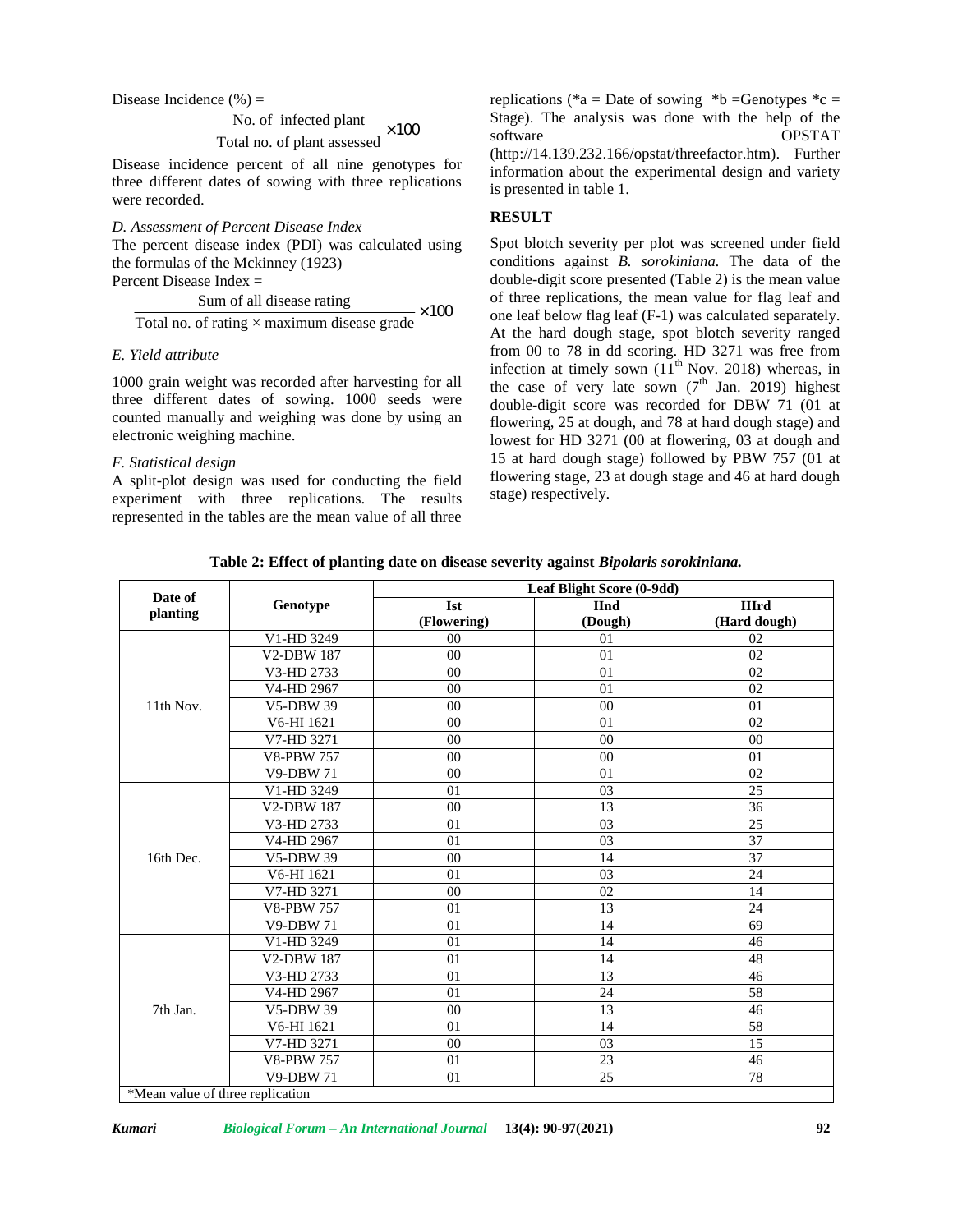Percent disease index (Table 3) and disease incidence % (Table 4) were recorded at three different stages of the plant first at flowering stage, second at dough stage, and third at the hard dough stage. Percent disease index and Disease incidence (%) were lowest for timely sown treatment (11<sup>th</sup> Nov. 2018) as compared to late (16<sup>th</sup>) Dec. 2018) and very late  $(7<sup>th</sup>$  Jan. 2019). At the flowering stage of timely sown  $(11<sup>th</sup>$  Nov. 2018) treatments, there was no disease appearance at the flowering stage that's why no PDI and DI % were recorded. At the hard dough stage, the PDI and DI % ranged from 8.90-26.67 (V7 lowest- V9 highest) and 40.08-47.10 (V7-V9) for D1 (11<sup>th</sup> Nov. 2018) respectively. The same pattern of the result obtained for both late and very late sown treatments i.e., lowest PDI and DI % obtained from V7 (35.55 and 63.70) and highest from V9 (77.77 and 95.62) respectively from late sown treatment and in case of very late sown

treatments minimum PDI and DI % obtained were 28.88 and 76.22 (V7) whereas maximum were 80.00 and 96.88 (V9) respectively. All data related to disease severity were showing a similar pattern to V7 (HD 3271) and V9 (DBW 71) in which V7 was showing the best result with little or minimum disease severity and V9 was seems to be susceptible to spot blotch disease. The results of the yield attribute i.e. 1000 grain weight were showing an irregular pattern of the result. From timely sowing treatments, maximum grain weight was 40.50 gm (V9) followed by 39.41 gm (V7) respectively. In the case of late sown and very late sown treatments maximum 1000 grain weight obtained was 37.71 gm (V8), and 30.54 (V7) followed by V7 (34.41 gm) and V8 (29.51 gm) respectively. With the increase in disease severity V9 has sown decrement in 1000 grain weight whereas V7 grain weight was more than 30 gm in both late and very late sown treatments.

|  |  | Table 3: Effect of planting date on percent disease index (PDI) against <i>Bipolaris sorokiniana</i> . |  |
|--|--|--------------------------------------------------------------------------------------------------------|--|
|--|--|--------------------------------------------------------------------------------------------------------|--|

|                  |                                                          | <b>PDI</b>  |                                                                   |                    |
|------------------|----------------------------------------------------------|-------------|-------------------------------------------------------------------|--------------------|
| Date of planting | Genotype                                                 | <b>Ist</b>  | <b>IInd</b>                                                       | <b>IIIrd</b>       |
|                  |                                                          | (Flowering) | (Dough)                                                           | (Hard dough)       |
|                  | V1-HD 3249                                               | 0.00        | 4.42                                                              | 11.09              |
|                  | V2-DBW 187                                               | 0.00        | 4.43                                                              | 13.31              |
|                  | V3-HD 2733                                               | 0.00        | 2.21                                                              | 8.89               |
|                  | V4-HD 2967                                               | 0.00        | 4.44                                                              | 17.77              |
| $11^{th}$ Nov.   | <b>V5-DBW 39</b>                                         | 0.00        | 2.21                                                              | 6.66               |
|                  | V6-HI 1621                                               | 0.00        | 4.45                                                              | 20.01              |
|                  | V7-HD 3271                                               | 0.00        | 2.20                                                              | 2.22               |
|                  | <b>V8-PBW 757</b>                                        | 0.00        | 4.33                                                              | 8.90               |
|                  | <b>V9-DBW 71</b>                                         | 0.00        | 8.89                                                              | $\overline{26.67}$ |
|                  | V1-HD 3249                                               | 8.89        | 24.42                                                             | 46.67              |
|                  | V2-DBW 187                                               | 8.89        | 28.86                                                             | 57.78              |
|                  | V3-HD 2733                                               | 8.89        | 22.22                                                             | 46.65              |
|                  | V4-HD 2967                                               | 8.89        | 35.56                                                             | 64.43              |
| $16th$ Dec.      | V5-DBW 39                                                | 8.89        | 28.88                                                             | 62.22              |
|                  | V6-HI 1621                                               | 4.44        | 22.19                                                             | 46.64              |
|                  | V7-HD 3271                                               | 2.22        | 15.56                                                             | 35.55              |
|                  | <b>V8-PBW 757</b>                                        | 2.22        | 22.17                                                             | 42.21              |
|                  | <b>V9-DBW 71</b>                                         | 11.11       | 37.77                                                             | 77.77              |
|                  | V1-HD 3249                                               | 8.87        | 33.32                                                             | 62.18              |
|                  | V2-DBW 187                                               | 8.88        | 35.54                                                             | 66.59              |
|                  | V3-HD 2733                                               | 6.68        | 33.31                                                             | 60.00              |
|                  | V4-HD 2967                                               | 11.11       | 40.00                                                             | 68.88              |
| 7th Jan.         | V5-DBW 39                                                | 4.44        | 26.66                                                             | 57.78              |
|                  | V6-HI 1621                                               | 11.10       | 37.77                                                             | 68.85              |
|                  | V7-HD 3271                                               | 2.22        | 17.78                                                             | 28.88              |
|                  | <b>V8-PBW 757</b>                                        | 6.67        | 28.87                                                             | 59.43              |
|                  | <b>V9-DBW 71</b>                                         | 13.33       | 46.66                                                             | 80.00              |
| CD at $5\%$      | $a=0.054$ b=0.047                                        | $c = 0.027$ | $a \times b = 0.081$<br>$b \times c = 0.081$ $c \times a = 0.047$ |                    |
|                  | $a \times b \times c = 0.140$                            |             |                                                                   |                    |
| CV %             | 0.390                                                    |             |                                                                   |                    |
| $SEm(\pm)$       |                                                          | 0.050       |                                                                   |                    |
|                  | *b =Genotypes<br>$a =$ Date of sowing<br>${}^*c = Stage$ |             |                                                                   |                    |
|                  |                                                          |             | *Mean value of three replication                                  |                    |

*Kumari Biological Forum – An International Journal* **13(4): 90-97(2021) 93**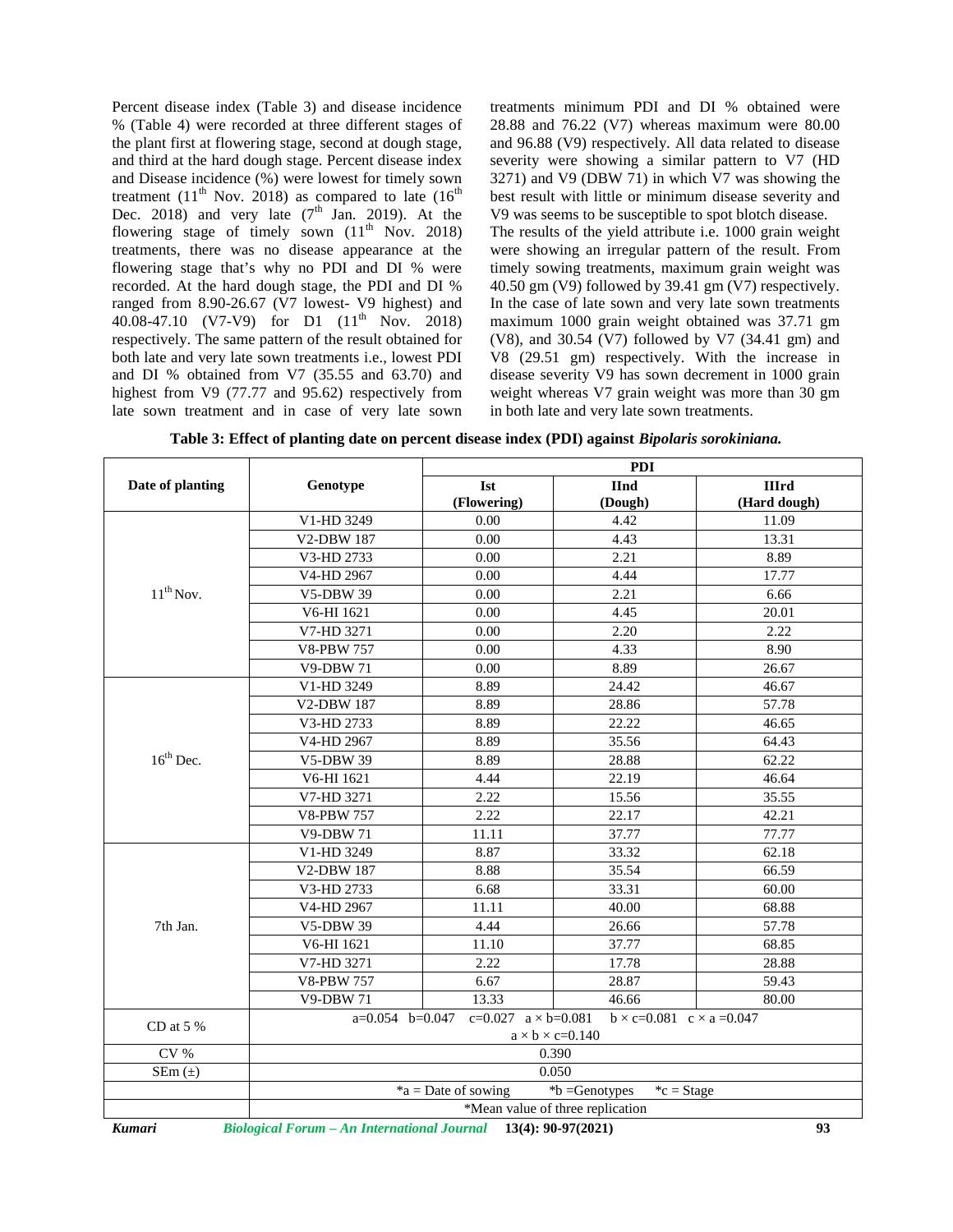|                       |                                                                                                                                  | DI(%)                                                   |             |              |
|-----------------------|----------------------------------------------------------------------------------------------------------------------------------|---------------------------------------------------------|-------------|--------------|
| Date of planting      | Genotype                                                                                                                         | <b>Ist</b>                                              | <b>IInd</b> | <b>IIIrd</b> |
|                       |                                                                                                                                  | (Flowering)                                             | (Dough)     | (Hard dough) |
|                       | V1-HD 3249                                                                                                                       | 0.00                                                    | 15.84       | 44.19        |
|                       | V2-DBW 187                                                                                                                       | 0.00                                                    | 16.27       | 45.23        |
|                       | V3-HD 2733                                                                                                                       | 0.00                                                    | 14.76       | 41.70        |
|                       | V4-HD 2967                                                                                                                       | 0.00                                                    | 16.68       | 46.09        |
| $11^{th}$ Nov.        | V5-DBW 39                                                                                                                        | 0.00                                                    | 14.18       | 41.36        |
|                       | V6-HI 1621                                                                                                                       | 0.00                                                    | 17.68       | 46.17        |
|                       | V7-HD 3271                                                                                                                       | 0.00                                                    | 12.84       | 40.08        |
|                       | <b>V8-PBW 757</b>                                                                                                                | 0.00                                                    | 15.39       | 42.73        |
|                       | <b>V9-DBW 71</b>                                                                                                                 | 0.00                                                    | 19.48       | 47.15        |
|                       | V1-HD 3249                                                                                                                       | 25.71                                                   | 59.24       | 87.08        |
|                       | V2-DBW 187                                                                                                                       | 25.72                                                   | 59.99       | 88.61        |
|                       | V3-HD 2733                                                                                                                       | 25.49                                                   | 58.66       | 85.42        |
|                       | V4-HD 2967                                                                                                                       | 28.50                                                   | 61.43       | 90.56        |
| $16^{\text{th}}$ Dec. | <b>V5-DBW 39</b>                                                                                                                 | 25.91                                                   | 60.05       | 88.82        |
|                       | V6-HI 1621                                                                                                                       | 25.45                                                   | 57.30       | 85.15        |
|                       | V7-HD 3271                                                                                                                       | 24.34                                                   | 54.35       | 63.70        |
|                       | <b>V8-PBW 757</b>                                                                                                                | 24.73                                                   | 56.65       | 78.80        |
|                       | <b>V9-DBW 71</b>                                                                                                                 | 31.39                                                   | 61.68       | 95.62        |
|                       | V1-HD 3249                                                                                                                       | 33.84                                                   | 45.81       | 92.64        |
|                       | V2-DBW 187                                                                                                                       | 35.66                                                   | 47.85       | 93.46        |
|                       | V3-HD 2733                                                                                                                       | 32.45                                                   | 41.52       | 92.53        |
|                       | V4-HD 2967                                                                                                                       | 45.64                                                   | 48.63       | 96.09        |
| $7^{\rm th}$ Jan.     | V5-DBW 39                                                                                                                        | 30.36                                                   | 38.15       | 90.04        |
|                       | V6-HI 1621                                                                                                                       | 41.37                                                   | 48.14       | 94.00        |
|                       | $\overline{\text{V7}}$ -HD 3271                                                                                                  | 29.92                                                   | 33.12       | 76.22        |
|                       | <b>V8-PBW 757</b>                                                                                                                | 30.58                                                   | 41.13       | 91.95        |
|                       | <b>V9-DBW 71</b>                                                                                                                 | 48.68                                                   | 52.25       | 96.88        |
| CD at 5 $\%$          | $a \times b = 1.84$<br>$a=3.52$ $b=1.06$<br>$c=0.61$<br>$b \times c=1.84$<br>$c \times a = 1.06$<br>$a \times b \times c = 3.18$ |                                                         |             |              |
| CV %                  | 4.43                                                                                                                             |                                                         |             |              |
| $SEm(\pm)$            | 1.14                                                                                                                             |                                                         |             |              |
|                       |                                                                                                                                  | *a = Date of sowing<br>*b =Genotypes<br>${}^*c =$ Stage |             |              |
|                       | *Mean value of three replication                                                                                                 |                                                         |             |              |

### **Table 4: Effect of planting date on percent Disease incidence (DI %) against** *Bipolaris sorokiniana.*

# **DISCUSSION**

*Bipolaris sorokiniana* is an aggressive pathogen that causes spot blotch of wheat. Typically, the first foliar symptoms of spot blotch as small light brown blotches that develop into oval-shaped, light brown, necrotic lesions bordered. Early lesions are characterized by small, dark brown lesions 1 to 2 mm long without chlorotic margin. In susceptible genotypes, these lesions extend very quickly in the oval to elongated blotches, light brown to dark brown in color. When the spikelets are affected, it can result in shriveled grains. In case of severe infection, the grain may be completely discolored and shriveled. Similar symptoms were given by Zillinsky (1983); Schilder and Bergstrom (1993); Maraite *et al.,* (1998).

The predominance of spot blotch of wheat was reported especially in the north-eastern plain zone of Bihar and their adjoining states of India (Singh *et al*., 2001). Krishnendu *et al*., (2011) also observed that great yield losses occurred by the disease when the flag leaf and

the leaf below the flag leaf became infected before the emergence of the ear head. Our findings are in complete agreement with Mahto *et al.,* (2002); Singh *et al.,* (2004) who also reported similar findings. Joshi *et al.,* (2002) also observed that spot blotch is the most concerning disease in warm and humid regions of India and other South Asian countries due to its widespread prevalence and increasing severity.

The presented above results were found to be in conformation with findings of Jahan and Adam (2015) who reported that November 14 sown wheat produced a maximum 1000-grain weight and there was a gradually decreasing trend with delayed sowing. The results are also in agreement with the previous reports (Subhan *et al.*, 2004; Shahzad *et al*., 2007). Jahan and Adam (2015) obtained statistically similar yields from November 14 and November 24 sown BARI Gom-25 but decreased significantly beyond the time of November 24. A decrease in grain yield of wheat due to delay sowing from November 20 onward was also reported by Singh and Uttam, (1999). Ansary *et al*.,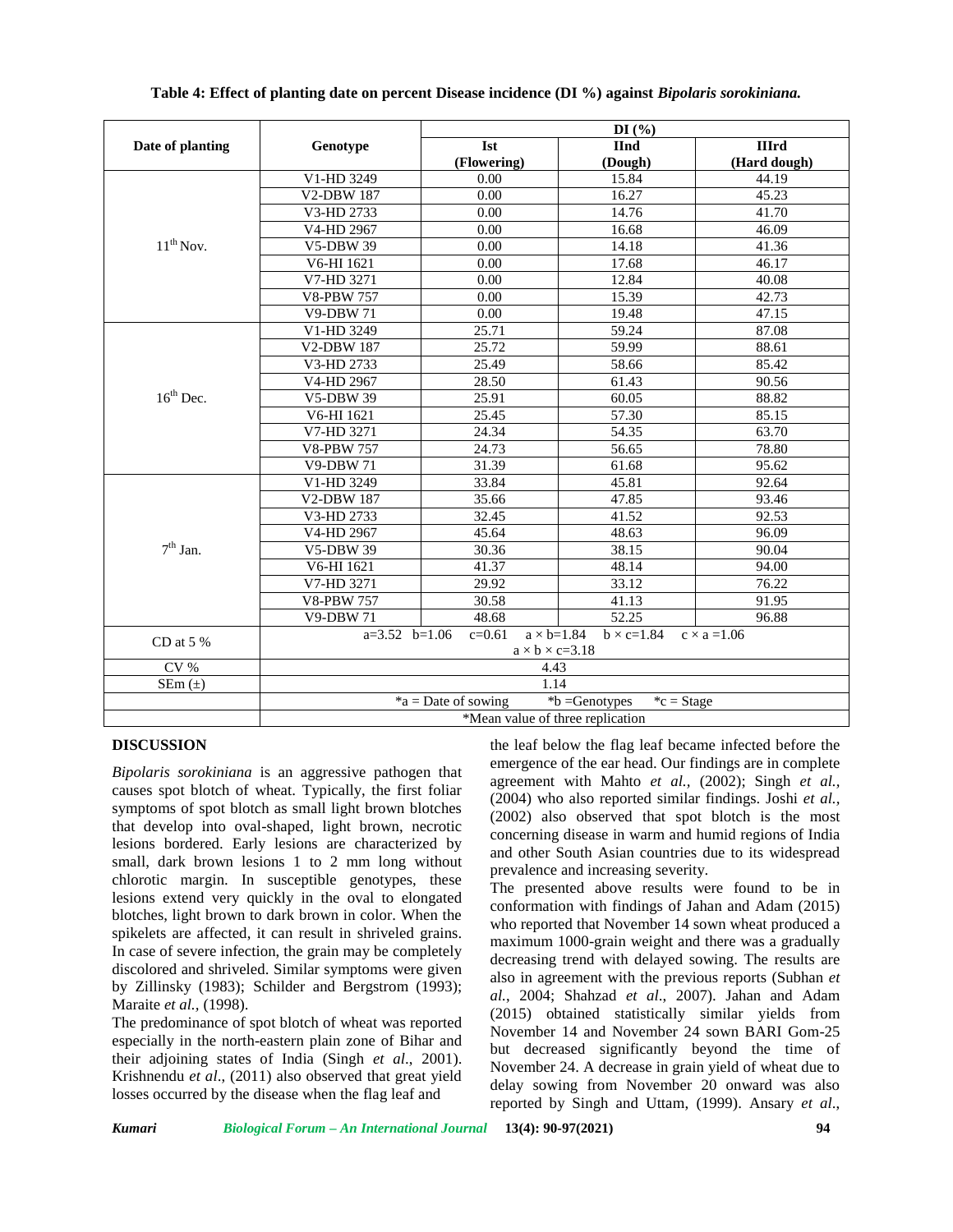(1989); Shahzad *et al*., (2007) also obtained lower yields with delay sown wheat. Regardless of varieties or cultivars, better yields were obtained when wheat was sown after November 15 and before November 30. Baloch *et al.,* (2010) recorded maximum grain yield when sown in November while minimum in December. Observations are following the findings of the numerous workers. Singh *et al.,* (1998), who reported that severe blights of wheat may occur for wheat sown after November 30. Wegulo *et al.,* (2009); Singh *et al.,* (2014) also reported spot blotch severity from flowering to watery milk stage in the case of wheat. Rosyara *et al*., (2008); Gurung *et al*., (2012) found increased disease severity in late sowing conditions. Similar results were obtained by Duveiller *et al.,*  $(2005)$ .

**Table 5: Effect of planting date on germination percent and 1000 grain weight (gm) against** *Bipolaris sorokiniana*

| Date of planting | Genotype                        | 1000 Grain wt. (gm)                 |
|------------------|---------------------------------|-------------------------------------|
|                  | V1-HD 3249                      | 30.57                               |
|                  | V2-DBW 187                      | 30.09                               |
|                  | V3-HD 2733                      | 33.35                               |
|                  | $\overline{\text{V4}}$ -HD 2967 | 35.17                               |
| $11^{th}$ Nov.   | <b>V5-DBW 39</b>                | 34.00                               |
|                  | V6-HI 1621                      | 35.55                               |
|                  | V7-HD 3271                      | 39.41                               |
|                  | <b>V8-PBW 757</b>               | 33.32                               |
|                  | <b>V9-DBW 71</b>                | 40.50                               |
|                  | V1-HD 3249                      | 32.42                               |
|                  | V2-DBW 187                      | 30.41                               |
|                  | V3-HD 2733                      | 32.47                               |
|                  | V4-HD 2967                      | 29.15                               |
| $16^{th}$ Dec.   | <b>V5-DBW 39</b>                | 30.20                               |
|                  | V6-HI 1621                      | 34.17                               |
|                  | V7-HD 3271                      | 34.41                               |
|                  | <b>V8-PBW 757</b>               | 37.71                               |
|                  | <b>V9-DBW 71</b>                | 28.31                               |
|                  | V1-HD 3249                      | 25.92                               |
|                  | <b>V2-DBW 187</b>               | 25.41                               |
|                  | V3-HD 2733                      | 27.35                               |
|                  | V4-HD 2967                      | 24.33                               |
| 7th Jan.         | <b>V5-DBW 39</b>                | 28.34                               |
|                  | V6-HI 1621                      | 25.14                               |
|                  | V7-HD 3271                      | 30.54                               |
|                  | <b>V8-PBW 757</b>               | 29.51                               |
|                  | <b>V9-DBW 71</b>                | 22.42                               |
|                  |                                 | $a=0.416$ $b=0.569$                 |
| CD at $5%$       |                                 | Factor(b)at same level of a=1.023   |
|                  |                                 | Factor(a)at same level of $b=1.012$ |
| CV %             |                                 | 1.920                               |
| $SEm(\pm)$       |                                 | 0.342                               |

#### **CONCLUSION**

An increase in disease severity of even resistant genotype might be due to the combined effect of heat stress and easily available inoculums (spores) from the first date sowing field. Moreover, the epidemiological condition might have favored the high disease on the second date of sowing. With the changing scenario of environmental factors (like temperature, rainfall) the spot blotch disease emerged as a serious problem for the warmer region and because of this, the losses that occurred due to this disease has been increased drastically. Concerning the recent situation, and the limited work conducted in recent years, it was important to check the proper time of incidence of spot

blotch disease. This experiment provides proper information about the effect of different dates of sowing on the severity of spot blotch disease and favorable period for the incidence and infection of *B. sorokiniana,* and it will help to understand the behavior of the pathogen in terms of the sowing time, and the effect on growth and yield of the crop. With prospect, this exppperiment helps in understanding the effect of sowing time on the spot blotch pathogen. This helps the wheat cultivators to choose a proper time for sowing or if choose late to sow then to adopt preventive measures to manage the incidence of spot blotch disease. It also minimizes the usages of chemical fungicides, because from the very beginning for the management of *B. sorokiniana* uses of fungicide is the highly adapted

*Kumari Biological Forum – An International Journal* **13(4): 90-97(2021) 95**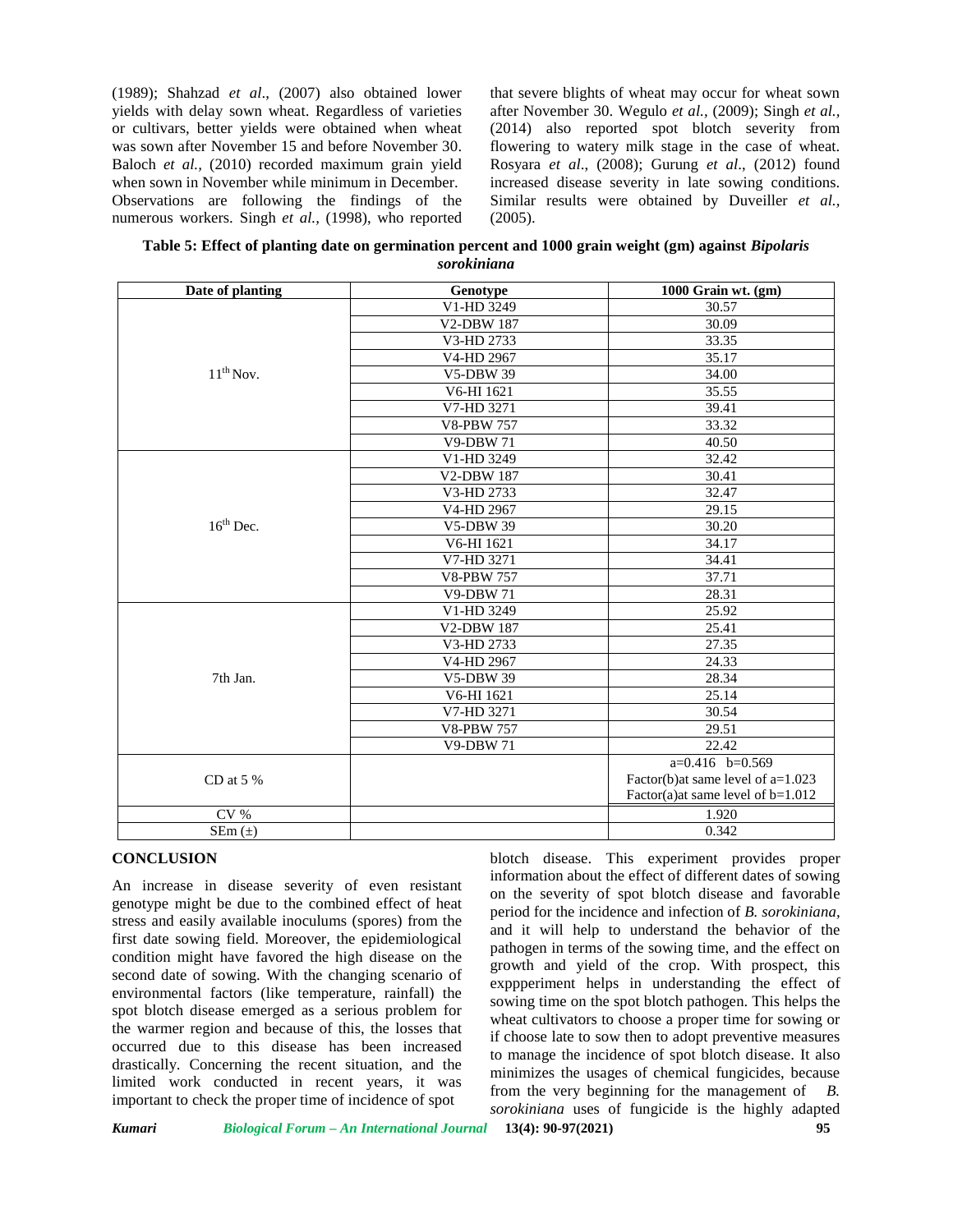method that causes harmful effects on the environment, human health, soil health, and on other micro-flora and fauna, its is also due to lack of resistance variety against spot blotch pathogen so, mainly curative methods were used for the management. This finding of this experiment will help the farmers to adopt a safer method for management.

#### **Ethics declarations**

The authors declare that ethical standards have been followed and that no human participants or animals were involved in this research.

**Acknowledgment.** The research was supported by the Department of Plant Pathology of Bihar Agricultural University, Sabour, Bhagalpur-813210, Bihar. I would like to thank my teachers and batchmates (Jyoti Kumari and Kumar Aditya) for helping me with this experiment. Also want to show my gratitude to the scientists whose research work helped me to understand and complete the experiment successfully.

**Conflict of Interest.** The authors declare that they have no competing interests and No potential conflict of interest was reported by the authors.

### **REFERENCES**

- Ansary, A. H., Khushak, A. M., Sethar, M. A., Ariam, N. A. & Emon, M. Y. M. (1989). Effect of sowing dates on growth and yield of wheat cultivars. *Pakistan Journal of Scientific and Industrial Research*, *32*: 39-42.
- Baloch, M. S., Shah, I. T. H., Nadim, M. A., Khan, M. I., & Khakwani, A. A. (2010). Effect of seeding density and planting time on growth and yield attributes of wheat. *Journal of Animal and Plant Science*, *20*(4): 239-242.
- Duveiller, E., Kandel, Y. R., Sharma, R. C., & Shrestha, S. M. (2005). Epidemiology of foliar blights (spot blotch and tan spot) of wheat in the plains bordering the Himalayas. *Phytopathology, 95*(3): 248-256.
- DWR (2001). Annual Report, Directorate of wheat research, Karnal, Haryana, pp. 98.
- Feldman, M., (2001). The origin of cultivated wheat. In: The wheat Book, A. Bonjean and W. Angus (eds.). *Paris: Lavoisier Tech. & Doc.,* pp. 1-56.
- Ginkel, V. M., & Rajaram, S. (1993). Breeding for durable resistance to diseases in wheat: Global additional perspective. Durability of disease resistance (Jacobes T, Parlevliet JE (eds) In: Jacobes T, Parlevliet JE) Kluwer *Academic Publishers, Dordrecht, Netherlands,* pp. 259-272.
- Gurung, S., Sharma, R. C., Duveiller, E., & Shrestha, S. M. (2012). Comparative analysis of spot blotch and tan spot epidemics on wheat under optimum and late sowing period in South Asia. *European Journal of Plant Pathology*, *134*(2): 257-266.
- Jahan, N. & Adam, A. M. M. G. (2015). Growth and yield responses of BARI Gom-25 in relation to sowing time. *Dhaka University Journal of Biological Sciences*, *24*(1): 99-102.
- Joshi, A. K., Kumar, S., Chand, R. & Ortiz-Ferrara, G. (2002). Inheritance of resistance to spot blotch caused by *Bipolaris sorokiniana* in spring wheat*. Plant Breeding*, *123*: 213-218.
- Krishnendu, A., Dutta, A. K., & Pradhan, P. (2011). *Bipolaris sorokiniana* (Sacc.) Shoem: The most destructive wheat fungal pathogen in the warmer areas. *Australian Journal of Crop Sciences*, *5*: 1064-1071.
- Kumar, J., Schaer, P., Huckelhoven, R., Langen, G., Baltruschat, H., Stein, E., Nagarajan, S. & Kogel, K. H. (2002). *Bipolaris sorokiniana*, a cereal pathogen of global concern: cytological and molecular approaches towards better control. *Molecular plant pathology*, 3(4):185-195.
- Kumar, S., Naresh, P., Kumar, V., Singh, R., & Biswas, S. K. (2018). Evaluation of different doses of fungicides and biocides against spot blotch of wheat caused by *Bipolaris sorokiniana*. International Journal of Current Microbiology, *Applied Sciences*, 7(12): 988-993.
- Mahto, B. N., Singh, D. V., Srivastava, K. D., & Aggarwal, R. (2002). Mycoflora associated with leaf blight of wheat and pathogenic behaviour of spot blotch pathogen. *Indian Phytopathology*, *53*: 319-322.
- Maraite, H., Zinno, Di. T., Longree, H., Daumerie, V., & Duveiller, E. (1998). Fungi associated with foliar blight of wheat in warmer areas. In: Proce. of the Internat. Workshop on Helminthosporium Diseases of Wheat: Spot Blotch and Tan Spot (Duveiller, E., Dubin, H. J., Reeves, J. and McNab, A., eds), *CIMMYT, El Batan, Mexico*, pp. 293-300.
- McKinney, H. H. (1923). A new system of grading plant diseases. *J. Agric. Res*, *26*(2): 195-218.
- Nagarajan, S., & Kumar, J. (1998). Foliar blights of wheat in India: germplasm improvement and future challenges for sustainable high yielding wheat production. Helminthosporuiumblights of wheat: Spot blotch and Tan spot (Eds. Duveiller E, Dubin HJ, Reeves J and McNab A). *CIMMYT, El Batan, Mexico, DF*, pp. 52- 58.
- Pingali, P. L. (1999). CIMMYT 1998-99 World Wheat Facts and Trends. Global Wheat Research in a Changing World: Challenges and Achievements. CIMMYT, Mexico. *Plant Disease Research, 557*: 388-418.
- Rosyara, U. R., Vromman, D., & Duveiller, E. (2008). Canopy temperature depression as an indicator of correlative measure of spot blotch resistance and heat stress tolerance in spring wheat. *Journal of Plant Pathology*, *90*: 103-107.
- Schilder, A., & Bergstrom, G. C. (1993). Tan spot (*Pyrenoplwra tritici repentis*). In: S. B. Mathur and B. M. Cunfer (eds.) Seed Borne Diseases and Seed Health Testing of Wheat, pp. 113-122.
- Shahzad, M. A., Din, W. U., Sahi, S. T., Khan, M. M., & Ehsanullah, A. M. (2007). Effect of sowing dates and seed treatment on grain yield and quality of wheat. *Pakistan Journal of Agricultural Scienc*e, *44*(4): 581- 583.
- Singh, D. P., Singh, A., Sonalki, I. S., Singh, S. P., Verma, J., Mahapatra, S., Viash, S.S., Mukhopadhaya, S. K., & Dutta, S. (2014). Management of spot blotch of wheat caused by *Bipolaris sorokiniana*in wheat using fungicides. *Indian Phytopathology*, *67*(3): 308-310.
- Singh, R. N., Chauhan, A., & Singh, A. K. (2004). Foliar blight of wheat under rice wheat system in eastern. *Indian Journal of Mycology and Plant Pathology*, *31*(3): 339-342.